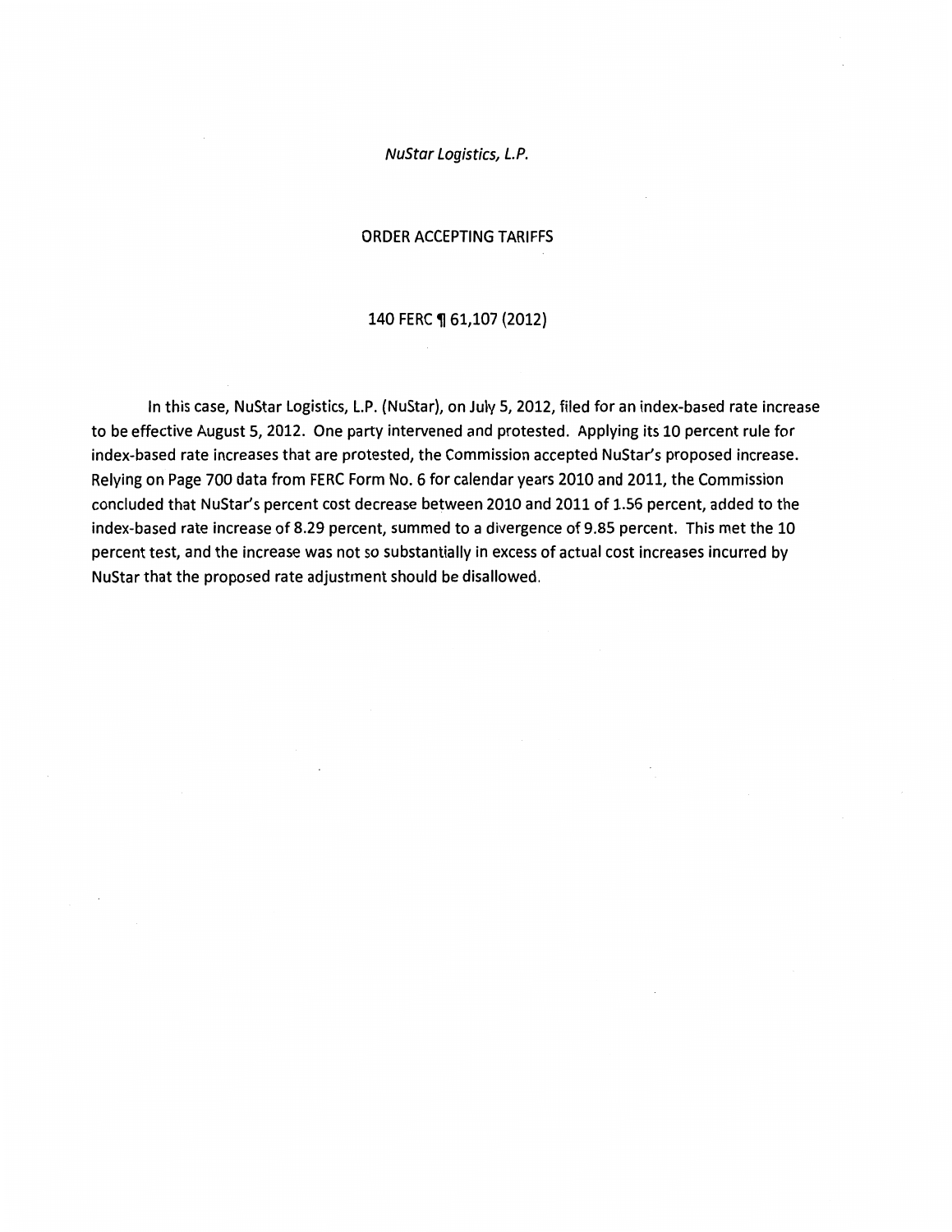# 140 FERC **161,107** UNITED STATES OF AMERICA FEDERAL ENERGY REGULATORY COMMISSION

Before Commissioners: Jon Wellinghoff, Chairman; Philip D. Moeller, John R. Norris, Cheryl A. LaFleur, and Tony T. Clark.

NuStar Logistics, L.P.

Docket No. IS12-503-000

## ORDER ACCEPTING TARIFFS

(Issued August 3, 2012)

1. On July 5, 2012, NuStar Logistics, L.P. (NuStar)<sup>1</sup> filed revised tariffs<sup>2</sup> to implement an index-based rate increase under section 342.3 of the Commission's regulations. As discussed herein, the Commission accepts NuStar's tariff filing to be effective August 5, 2012.

## **Background and Filings**

2. On July 5, 2012, NuStar submitted tariffs proposing an index-based rate increase of approximately 8.29 percent. This increase is less than the Commission's 2012 Index adjustment factor of 8.6011 percent. Page 700 of NuStar's Form No. 6 reports a cost decrease of 1.56 percent between 2010 and 2011. NuStar states that when this cost decrease is combined with NuStar's proposed index-based rate increase of 8.29 percent, the proposed rate increase results in a divergence of 9.85 percent under the Commission's percentage comparison test.

<sup>&</sup>lt;sup>1</sup> NuStar is a common carrier pipeline, which transports crude oil and refined petroleum products in interstate commerce in Texas, New Mexico, Colorado, Oklahoma, Kansas, and Illinois.

<sup>&</sup>lt;sup>2</sup> NuStar Logistics, L.P., FERC Oil Tariff, Oil Pipeline Tariffs, Tariff, FERC No. 65.9.0, 65.9.0; Tariff, FERC No. 66.6.0, 66.6.0; Tariff. FERC No. 68.5.0. 68.5.0; Tariff, FERC No. 70.7.0, 70.7.0; Tariff. FERC No. 73.6.0. 73.6.0; Tariff. FERC No. 74.6.0, 74.6.0.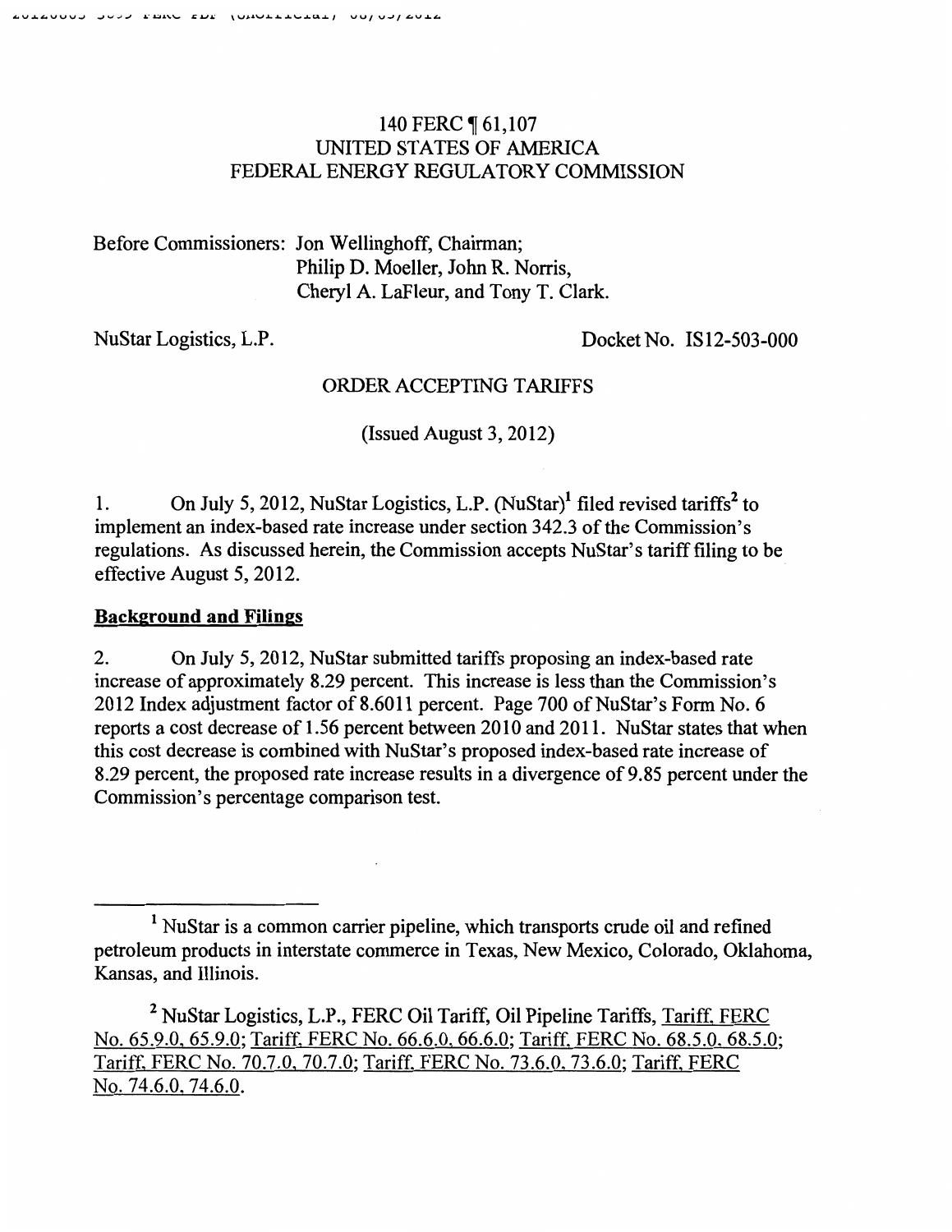### Docket No. IS12-503-000 - 2 -

3. Pursuant to Rule 214 of the Commission's Rules and Regulations, 18 C.F.R. § 385.214 (2012), all timely filed motions to intervene and any unopposed motion to intervene out of time filed before this order issues are granted.

4. On July 20, 2012, Valero filed a protest stating that NuStar's proposed 8.29 percent index-based rate increase is so substantially in excess of the actual cost changes incurred by NuStar that the proposed rates are unjust and unreasonable. Valero contends the Commission should deny the index increase because NuStar's costs declined between 2010 and 2011. Valero also asserts NuStar should file a corrected FERC Form No. 6 and related Page 700 along with a complete explanation and justification (including workpapers) for its treatment of Rental and Incidental Revenue.

5. On July 25, 2012, NuStar filed a response stating that its proposed rate increase is not substantially in excess of its cost changes. NuStar states Valero's critique of its FERC Form No. 6 data is not relevant and the Commission's analysis under the percentage comparison test does not contemplate consideration of data that does not appear on the face of the Page 700.

## **Discussion**

6. The Commission accepts NuStar's proposed tariff. Protests challenging an index-based rate increase are governed by section 343.2(c)(1) of the Commission's regulations, which provides in part:

A protest or complaint filed against a rate proposed or established pursuant to§ 342.3 [indexing] of this chapter must allege reasonable grounds for asserting that ... the rate increase is so substantially in excess of the actual cost increases incurred by the carrier that the rate is unjust and unreasonable  $\ldots$ <sup>3</sup>

7. To maintain the relative simplicity of the oil indexing process, the Commission evaluates a protest to an index-based tariff filing using the carrier's FERC Form No.6, Page 700 data in a percentage comparison test.<sup>4</sup> The percentage comparison test is a very narrow test that "compare[s] the Page 700 cost data contained in the company's annual

 $3$  18 C.F.R. § 343.2(c)(1) (2012).

<sup>4</sup>*Calnev Pipe Line L.L.C.,* 130 FERC ~ 61,082, at P 10 (2010) *(Calnev)* and *SFPP, L.P., et al.,* 129 FERC ¶ 61,228, at P 7 (2009). The Commission will not consider protests that raise arguments beyond the scope of the percentage comparison test. The Commission will apply a wider range of factors beyond the percentage comparison test in reviewing a complaint against an index-based rate increase. *See id.* P 11 (citing *BP West Coast Products LLC v. SFPP, L.P.*, 121 FERC  $\llbracket 61,243,$  at PP 8-9 (2007) *(BP West Coast)).*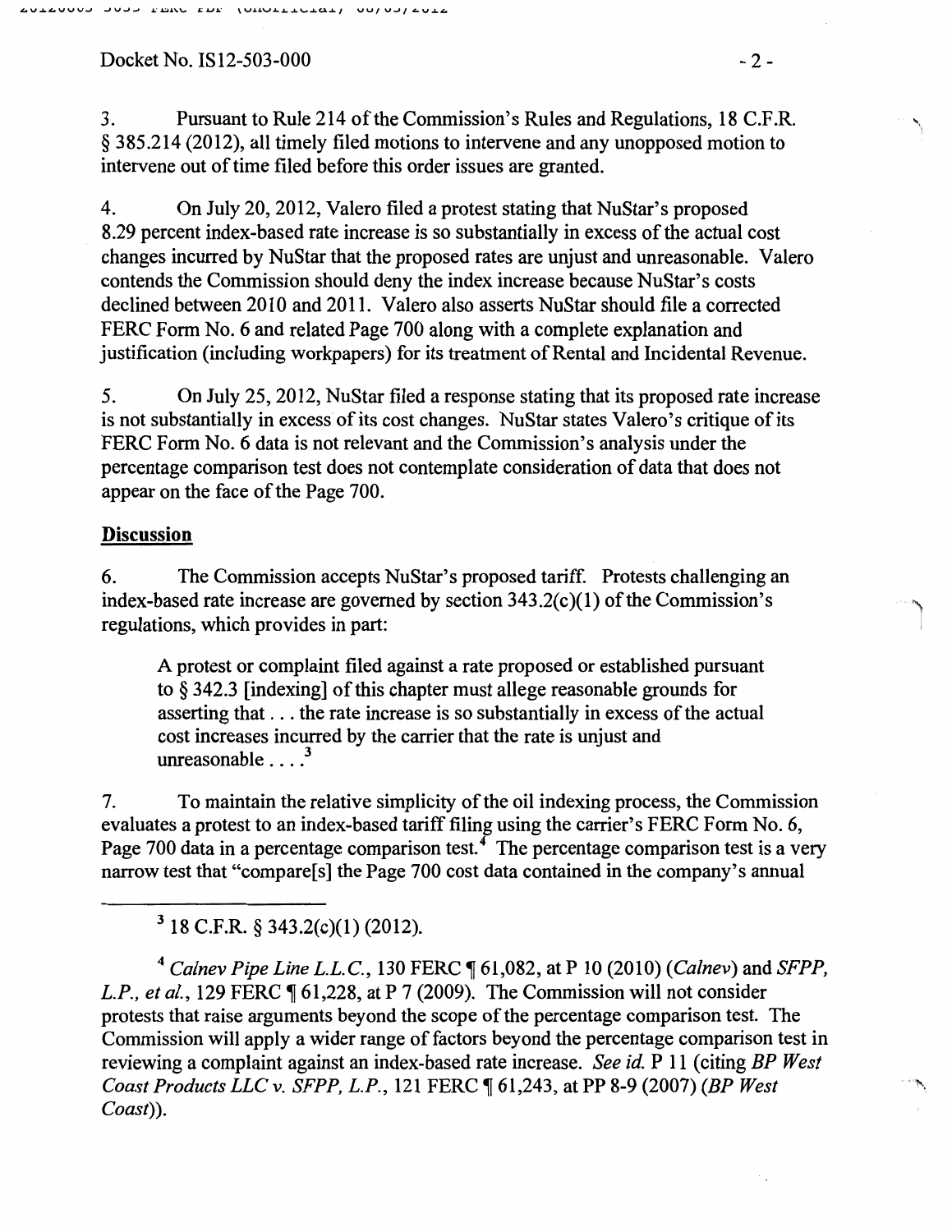## Docket No. IS12-503-000 -3-

\_\_ ........ \_ ......... \_\_ ..., \_\_ .......... ~- .... .-. , ........... \_..\_..\_ .... \_ .... \_ .... , ......... , .... ...,, .................

FERC Form No. 6 to the data that is reflected in the index filing for a given year with the data for [the] prior year...."<sup>5</sup> This test is the "preliminary screening tool for pipeline [index-based] rate filings,"6 and is the sole means by which the Commission determines whether a protest meets the section  $343.2(c)(1)$  standard.<sup>7</sup>

8. NuStar's PERC Form No.6, Page 700 shows a total cost of service decrease between 2010 and 2011 of approximately 1.56 percent. NuStar's 1.56 percent decrease in costs combined with the proposed index-based rate increase of 8.29 percent results in divergence of9.85 percent under the percentage comparison test. This magnitude of divergence between the pipeline's costs and revenues, as expressed in percentage terms, is not sufficient for the protest to satisfy the requirements of section  $343.2(c)(1)$ .<sup>8</sup> The Commission has previously explained that section 343.2(c)(1) does not automatically bar an index increase for pipelines that have experienced a cost decrease.<sup>9</sup> Further the Commission has never found an index rate increase to be "substantially in excess" of actual cost changes under section  $343.2(c)(1)$  when the difference between the proposed index rate increase and the pipeline's actual change in cost is less than 10 percent. At 9.85 percent, NuStar's proposed rate increase is not so substantially in excess of the actual cost changes incurred by the carrier that the rate adjustment should be disallowed.

<sup>5</sup> Calnev, 130 FERC ¶ 61,082 at P 10; *BP West Coast Products, LLC v. SFPP*, *L.P.*, 118 FERC  $\P$  61,261, at P 8 (2007). The percentage comparison test compares proposed changes in rates against the change in the level of a pipeline's cost of service.

6 *Cost-of-Service Reporting and Filing Requirements for Oil Pipelines,* Order No. 571, FERC Stats. & Regs., Regulations Preambles Jan. 1991-June 1996 ¶ 31,006, at 31,168, *order on reh 'g and clarification,* Order No. 571-A, FERC Stats. & Regs., Regulations Preambles, Jan. 1991-June 1996 ¶ 31,012 (1994).

<sup>7</sup> BP West Coast, 121 FERC ¶ 61,141 at P 6 ("[T]he Commission uses a percentage comparison test in the context of a protest to an index-based filing to assure that the indexing procedure remains a simple and efficient procedure for the recovery of annual cost increases. [Footnote omitted.] This screening approach at the suspension phase is a snap shot approach that avoids extensive arguments over issues of accounting accuracy and rate reasonableness within the time limits available for Commission review, and highlights the simplicity of the filing procedure. It also precludes the use of the protest procedure to complicate what should in most cases be merely a price adjustment that is capped at the industry's average annual cost increases.").

<sup>8</sup>Shippers may file complaints against the index increases, which would allow for the consideration of factors beyond the percentage comparison test. *SFPP, L.P.,* 129 FERC ¶ 61,228 at P 8.

<sup>9</sup> Calnev Pipeline LLC, 115 FERC ¶ 61,387 (2007).